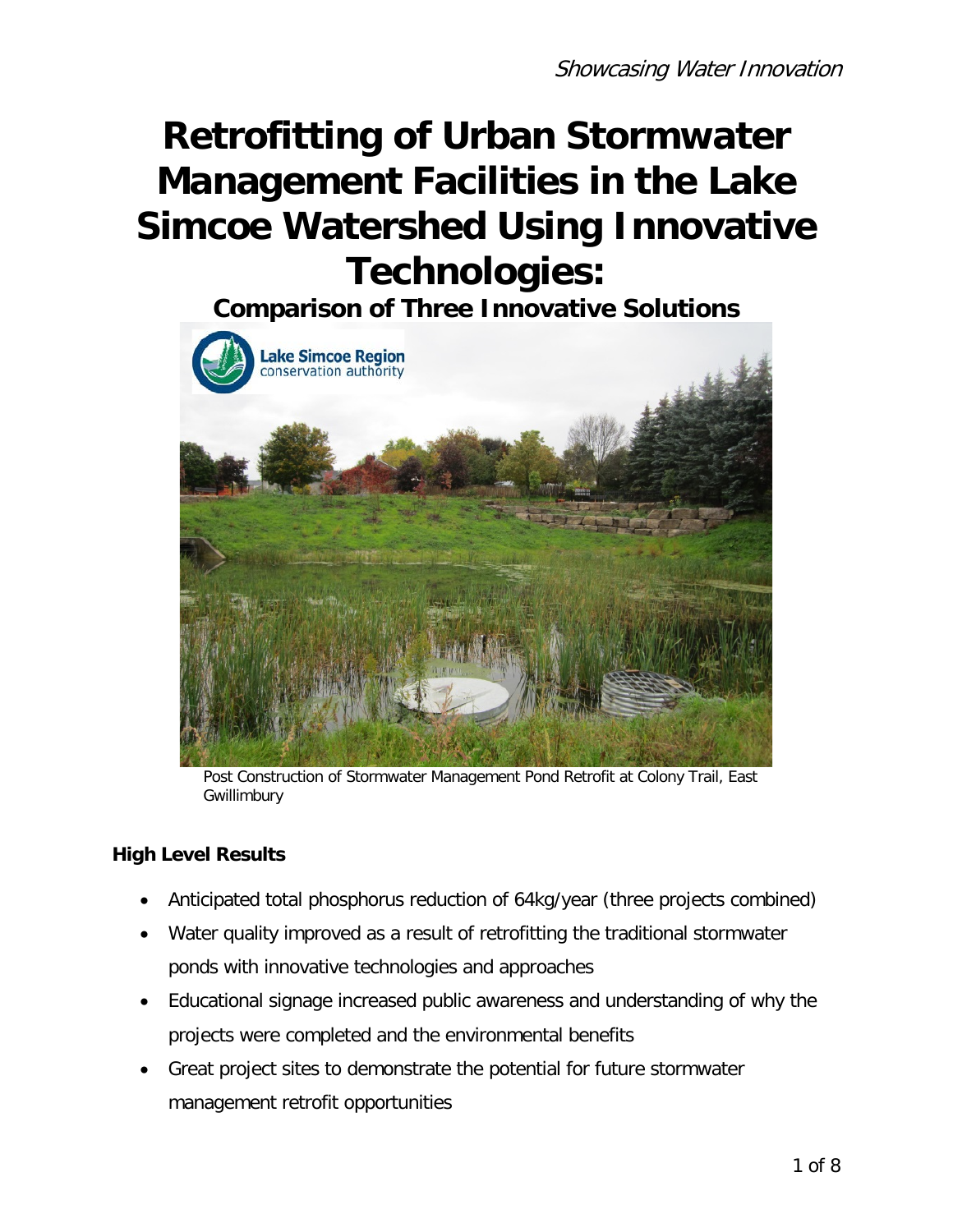"The Ontario Ministry of Environment's Showcasing Water Innovation program gave the Lake Simcoe Region Conservation Authority an opportunity to create a partnership with our community, municipal and other government partners and implement stormwater management retrofit opportunities recognized in our watershed management plans.

Having a great team of project partners with the same mindset was the key to having a successful project like this. We all have the same goal in protecting the health and beauty of Lake Simcoe and its watershed."

Brook Piotrowski, Environmental Project Coordinator Lake Simcoe Region Conservation Authority

## **Project Context**

Stormwater management ponds are widely used in Ontario to provide quantity and quality control of runoff prior to entering watercourses. Over time, however, excessive deposition of silt, sand and other materials in the ponds can compromise their performance. Previous research conducted by the Lake Simcoe Region Conservation Authority (LSRCA) staff has shown that traditional stormwater management ponds accumulating particulate phosphorus in the anoxic zone may become a source of soluble phosphorus, which contributes to excess weed growth, eutrophication, and loss of cold water fish habitat downstream. As a result, there is a need to retrofit stormwater management ponds in a cost-effective manner that address performance concerns (e.g. water quality) and account for existing site-constraints.

Under the Lake Simcoe Protection Act, 2008, the Lake Simcoe Protection Plan became effective June 2, 2009 and sets out the following objectives:

- protect, improve or restore the elements that contribute to the ecological health of the Lake Simcoe watershed, including, water quality, hydrology, key natural heritage features and their functions, and key hydrologic features and their functions;
- restore a self-sustaining coldwater fish community in Lake Simcoe;
- reduce loadings of phosphorus and other nutrients of concern to Lake Simcoe and its tributaries;
- reduce the discharge of pollutants to Lake Simcoe and its tributaries.

LSRCA's mandate and mission also revolve around the health and protection of Lake Simcoe and its watershed.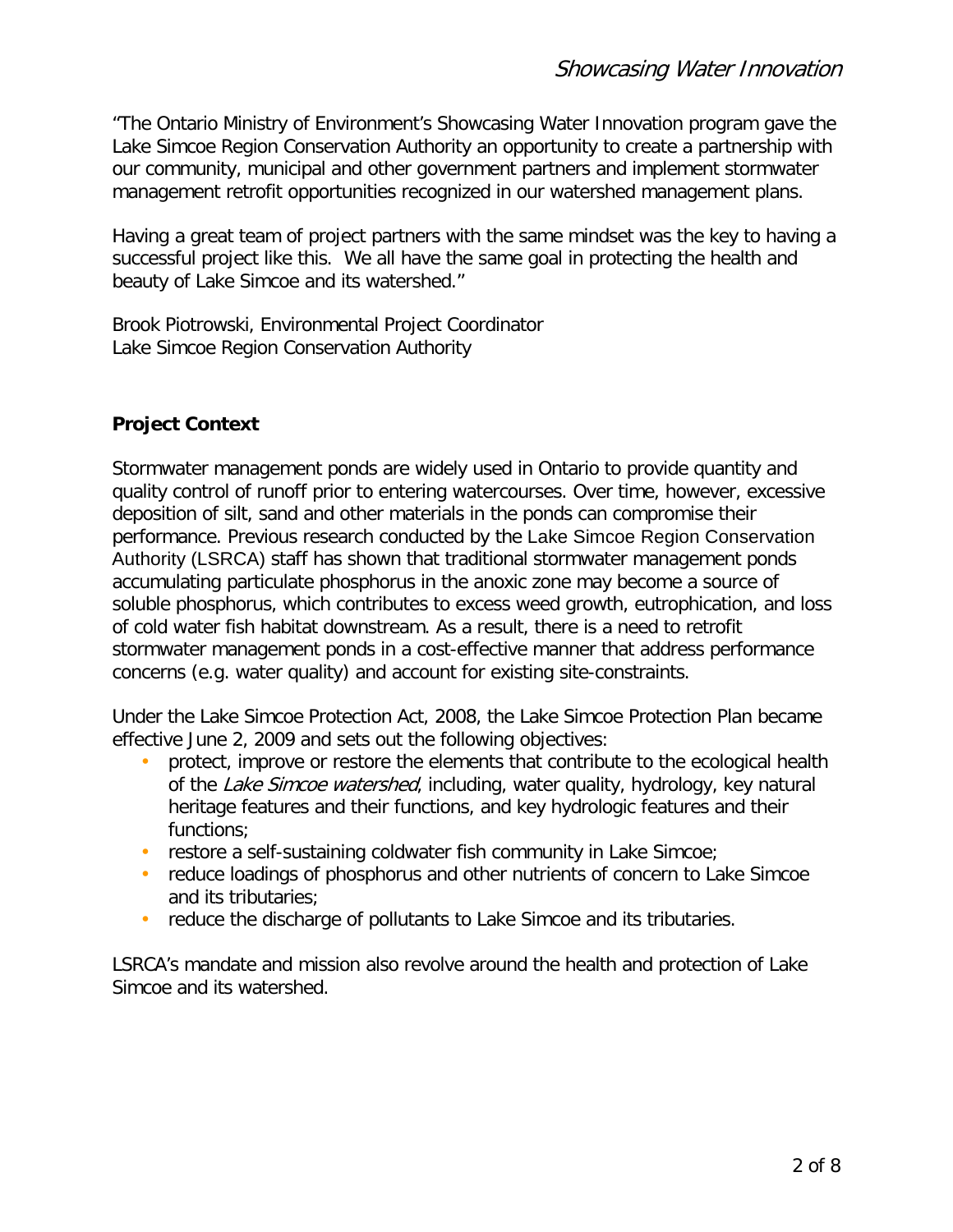## **Challenge**

LSRCA identified three facilities to be retrofitted in this project. These ponds were all originally constructed to meet local water quantity management objectives as part of urban development in their respective communities. Additionally, these ponds no longer meet the minimum stormwater quality performance standards, as they provide little if any water quality improvement benefits. The retrofit approaches undertaken employed technologies designed to remove soluble phosphorus on the downstream side of the treatment train, before the water is discharged into the receiving surface watercourse.

With all three projects being retrofit opportunities, careful consideration had to be put into the design to deal with existing conditions such as re-grading with the regional storm flood plain, protection of fisheries habitat and migration, and incorporating a treatment train system within already confined property boundaries. Monitoring the sites for water quality was also a challenge as some sites had multiple inlets and large catchment areas with a flashy urban system.

Construction timing was also crucial with permit approval restricted during fishery spawning timing windows as well as working around planned activities on surrounding parkland areas.

## **Project Goals**

The objective of this project was to compare and contrast the efficiency and efficacy of three innovative technology approaches to retrofitting stormwater management ponds, each designed to decrease the level of phosphorous and other pollutants discharged to the receiving water body. The implementation of three different technologies will not only assess the technologies individually, but also comparatively in order to demonstrate how each approach may be best-suited to similar catchment areas province-wide.

In addition, the project will address issues such as economic long-term maintenance plans for the stormwater facilities and the limited amount of physical space that is available for both the retrofit construction process and ongoing maintenance through time. The approaches to be implemented here will increase the level of water quality improvements in a smaller working envelope, allow for easier periodic maintenance, and facilitate regular monitoring of the effectiveness and efficiency of the treatment system.

Monitoring data collected pre and post construction will be shared with other communities across the province.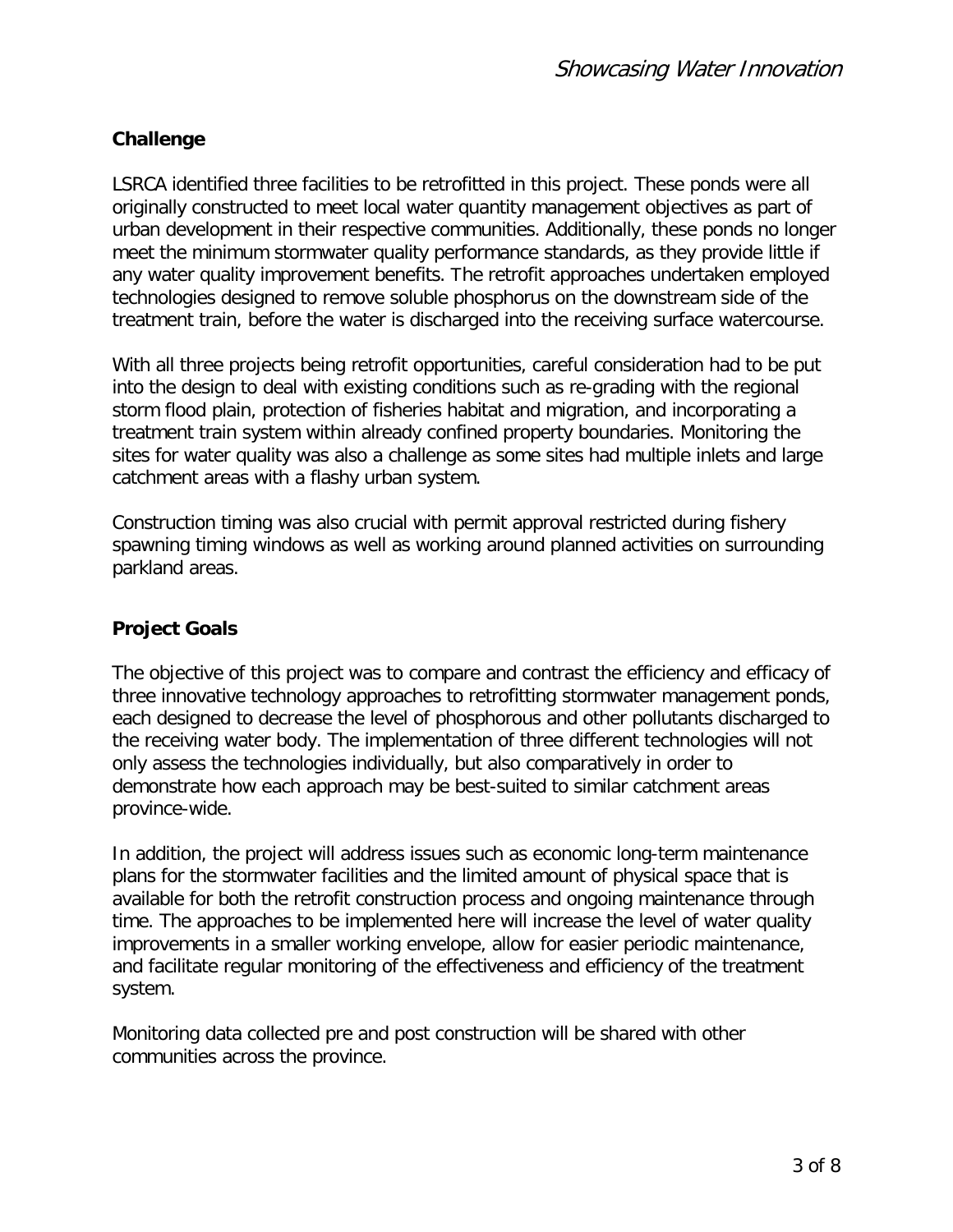#### **Solution**

Some of the key factors that led to the success of these projects were having frequent on-site meetings with all project partners and having a focus on achieving the same goals and objectives.

Different innovative technology approaches were taken to retrofit each of the three ponds. Listed below are the three designs incorporating a treatment train approach.

Retrofit 1: The design for the George Richardson stormwater management retrofit project in Newmarket included a typical forebay and main cell with the installation of an oil/grit separator and a red sand filter media chamber. The treatment train approach is intended to first capture the larger sediment particles and then the suspended particles and soluble material as the water travels through the system. The red sand filter media chamber is designed to capture the soluble phosphorus that generally passes through a typical stormwater management pond. Considerably level existing grades were one of the issues at this site. The original concept design looked at installing a pumping system to assist in conveying flows through the treatment train. Due to the potential costs and maintenance issues, the solution was to extend the outfall pipe to create enough elevation for the system to function on gravity alone.

Retrofit 2: The design for the Colony Trail stormwater management retrofit project in East Gwillimbury included a typical forebay with the installation of several wetland cells and a "sorbtive" media chamber. The treatment train approach is similar to the above noted project with the "sorbtive" media chamber being the last stop to capture the soluble phosphorus prior to entering the receiving waters. This project included a mixture of using natural plant life in the wetland cells and innovative media materials to improve water quality.

Retrofit 3: The Lincoln pond stormwater management retrofit project in Uxbridge included an engineered wetland component in the design. Similar to the above noted projects, the Lincoln pond included a forebay and main cell with a clear aggregate added in part of the treatment train. The clear aggregate provides an area of voids that allows for vegetation root systems and micro-bacteria to grow and capture additional soluble material.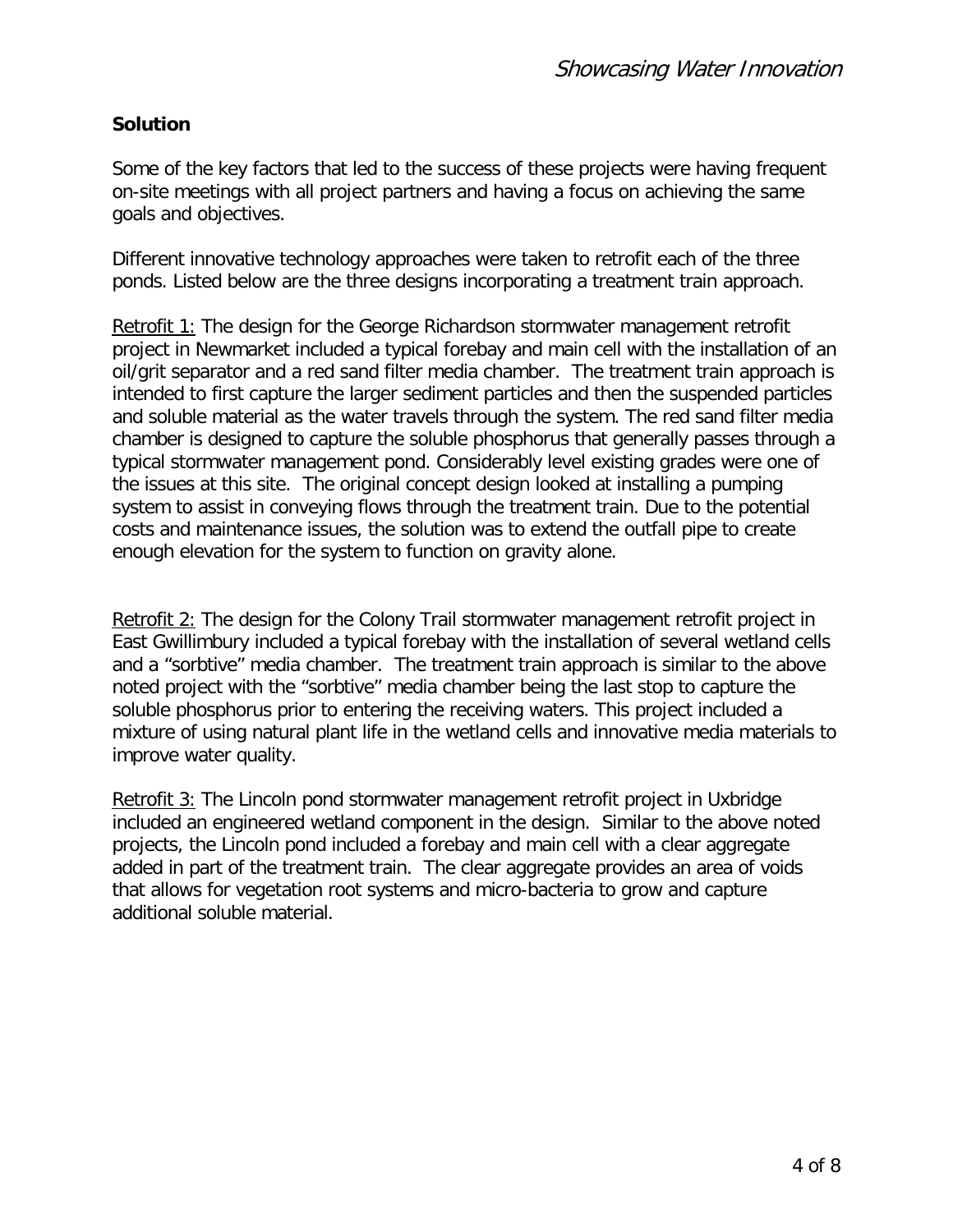

Dewatering and Excavation of Forebay at George Richardson site

## **Results**

The total cost of all three projects including design, consulting and construction fees was \$2.2 million dollars.

The majority of our pre and post construction water quality monitoring results are very positive, with all sites having a reduction in phosphorus after travelling through the treatment train.

The treatment train approach appears to be an effective way of improving the water quality. With monitoring stations located at strategic locations at the project sites, the results show the water quality improving as the water passes through the various components of the treatment train system. As these projects are innovative and fairly new, additional time will be required prior to determining if they are more cost-effective than traditional ponds.

The George Richardson stormwater management retrofit project has a catchment area of 155.0 hectares with an anticipated phosphorus reduction of 23 kg/year.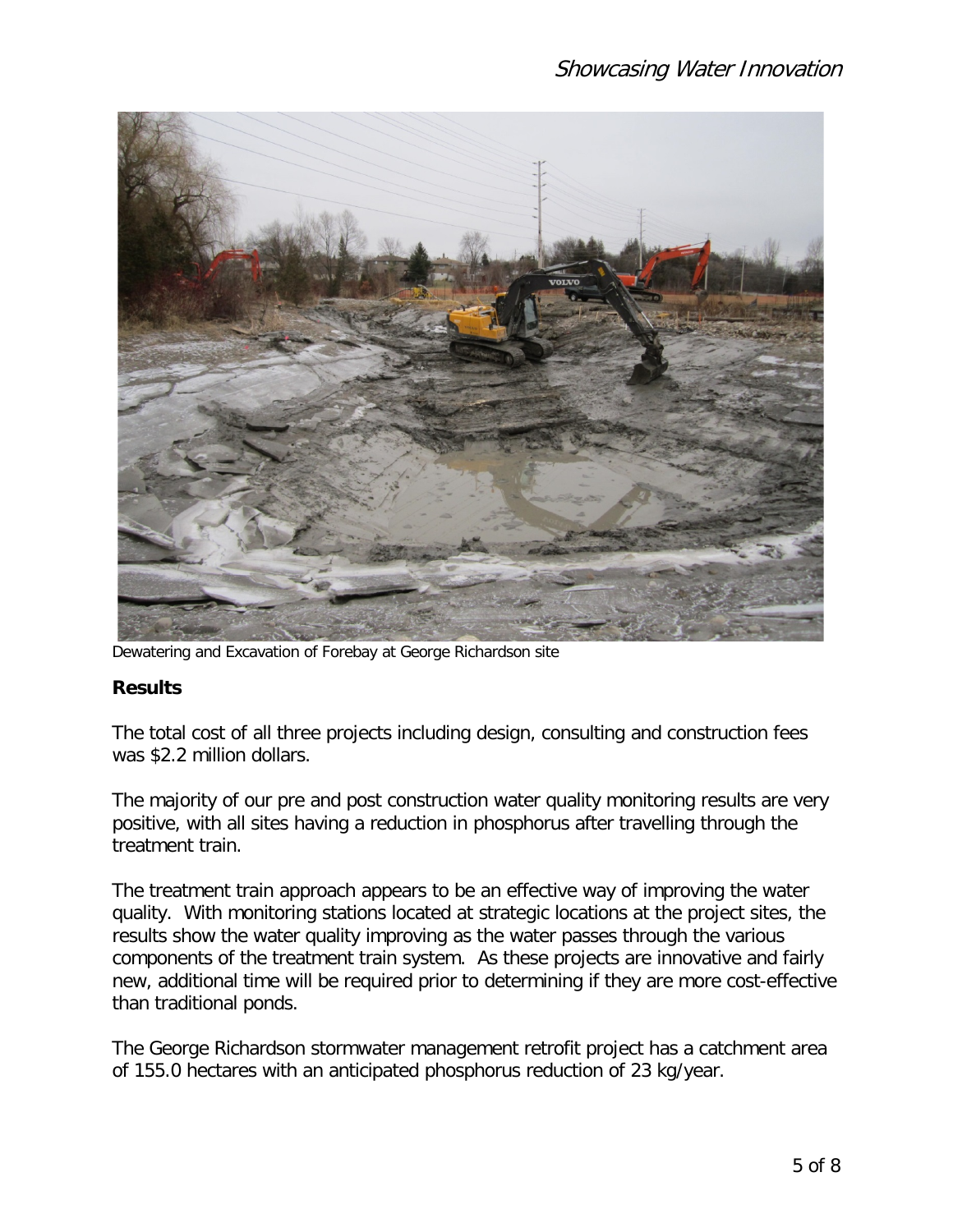The Lincoln pond stormwater management retrofit project has a catchment area of 18.5 hectares with an anticipated phosphorus reduction of 16 kg/year.

The Colony Trail stormwater management retrofit project has a catchment area of 19.3 hectares with an anticipated phosphorus reduction of 25 kg/year.

As mentioned above, several of the sites had infrastructure in-place with some having elevations that caused backflows during certain rain events. This made it challenging to obtain accurate water quality sampling results during these backflow events.

The water quality results for one of the project sites have been attached below.

|                       |                 | Inlet (kg)                          |        |                  |       |                     | Outlet (kg) |                                     |                  |                 |            | <b>Reduction (%)</b>                 |       |              |              |                |
|-----------------------|-----------------|-------------------------------------|--------|------------------|-------|---------------------|-------------|-------------------------------------|------------------|-----------------|------------|--------------------------------------|-------|--------------|--------------|----------------|
|                       |                 |                                     |        | <b>Total</b>     |       |                     |             |                                     | <b>Total</b>     |                 |            |                                      |       | <b>Total</b> |              | <b>Water</b>   |
|                       | <b>Rainfall</b> | <b>Total</b>                        | Ortho  | <b>Suspended</b> |       |                     | Total       | <b>Ortho</b>                        | <b>Suspended</b> |                 |            | <b>Total</b>                         | Ortho | Suspended    |              | <b>Balance</b> |
| <b>Date</b>           | (mm)            | <b>Phosphorus phosphorus Solids</b> |        |                  |       | Chloride Volume (L) |             | <b>Phosphorus phosphorus Solids</b> |                  | <b>Chloride</b> | Volume (L) | <b>IPhosphorus phosphorus Solids</b> |       |              | Chloride (%) |                |
| Sept 21               | 40.6            | 0.1788                              | 0.1295 | 15.77            | 78.86 | 1,816,200           | 0.1217      | 0.0633                              | 18.22            | 58.33           | 1,643,400  | 31.9                                 | 51.1  | $-13.4$      | 26.0         | $-9.5$         |
| Oct 16/17             | 19.6            | 0.1116                              | 0.0611 | 4.11             | 15.64 | 506.700             | 0.0331      | 0.0142                              | 4.13             | 60.97           | 556.200    | 70.3 <sub>1</sub>                    | 76.8  | $-0.5$       | $-74.4$      | 8.9            |
| <b>Oct 26</b>         | 8.5             | 0.0460                              | 0.0335 | 0.87             | 8.32  | 124,200             | 0.0018      | 0.0017                              | 0.53             | 17.08           | 131,400    | 96.0                                 | 94.9  | 39.5         | $-51.3$      | 5.5            |
| <b>Oct 31 - Nov 2</b> | 19.6            | 0.1782                              | 0.0955 | 10.57            | 78.72 | 860,400             | 0.0840      | 0.0391                              | 3.52             | 100.45          | 915,300    | 52.9                                 | 59.0  | 66.7         | $-21.6$      | 6.0            |

Table 1 – Colony Trail Facility Monitored Performance 2013

Additional results are available through LSRCA's SWI monitoring report at http://www.lsrca.on.ca/.

Several cost-saving approaches were used in the projects, including the incorporation of excess clean fill material to be re-graded on site, adjacent to the retrofitted pond. This reduced off-site haulage costs. Additional cost savings included the promotion of community planting events. This reduced contract costs and provided an educational component to the project with the community getting involved.

Physical on site-monitoring of all three sites will continue in 2014, observing how the projects are functioning during and after rain events (i.e. spring freshet). This is especially critical as the vegetation on all three sites continues to mature and stabilize.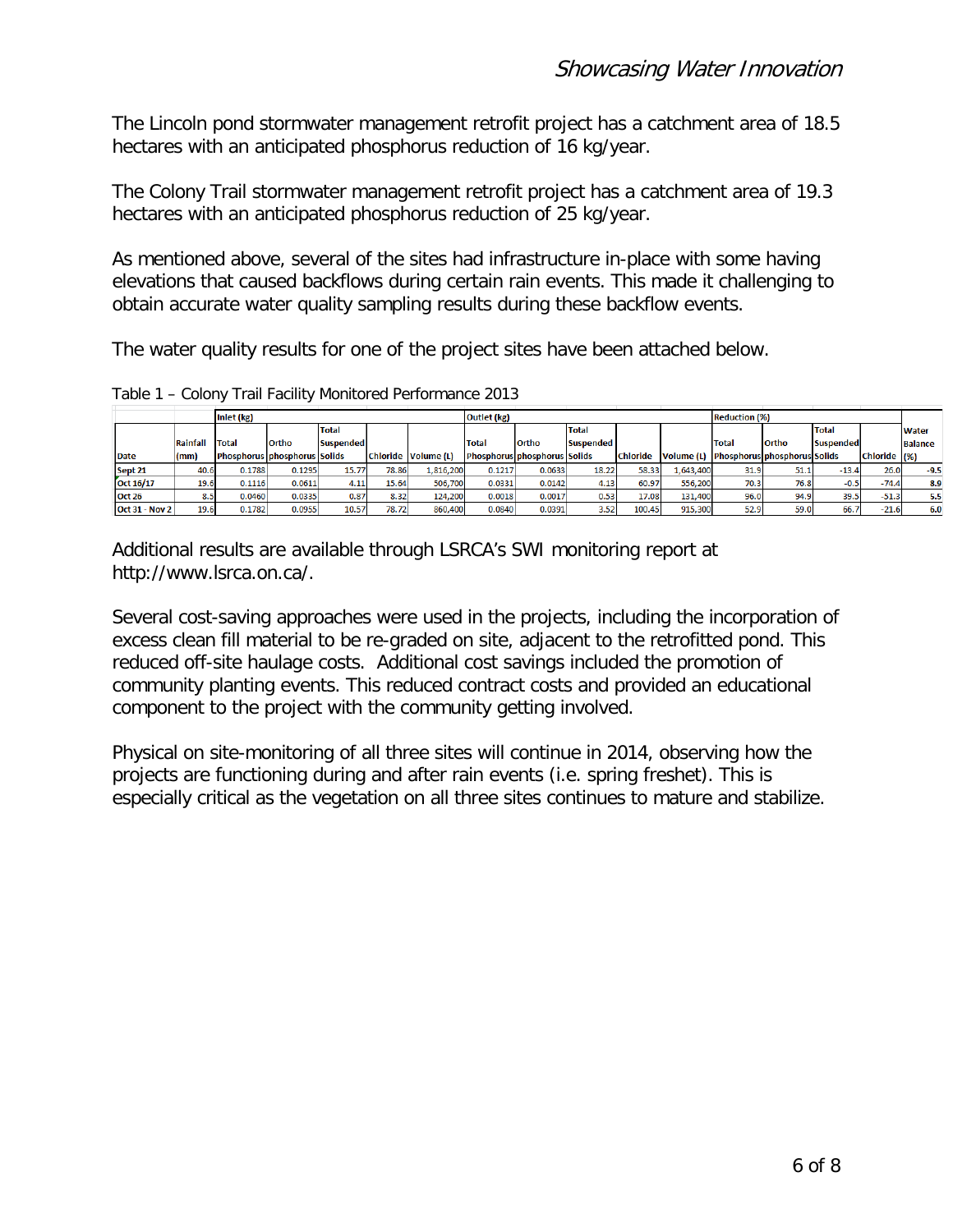

Autosampler at George Richardson site

#### **Next Steps**

The next steps will be to continue on promoting the completed SWI projects as well as working with future project partners on the implementation of additional innovative project sites. Subject to funding availability, the LSRCA monitoring staff have allocated additional staff time to continue water quality monitoring of some of the key stormwater management retrofit projects.

#### **Application for Ontario communities**

Hundreds of stormwater ponds exist across Ontario. These SWI projects can be used to demonstrate the opportunities available to retrofit existing stormwater facilities and provide environmental improvements in your community.

With all the various communication methods implemented on these projects, there is increased public awareness and understanding of why these projects were completed and their importance to Lake Simcoe and its watershed.

This project has received funding support from the Government of Ontario. Such support does not indicate endorsement by the Government of Ontario of the contents of this material.